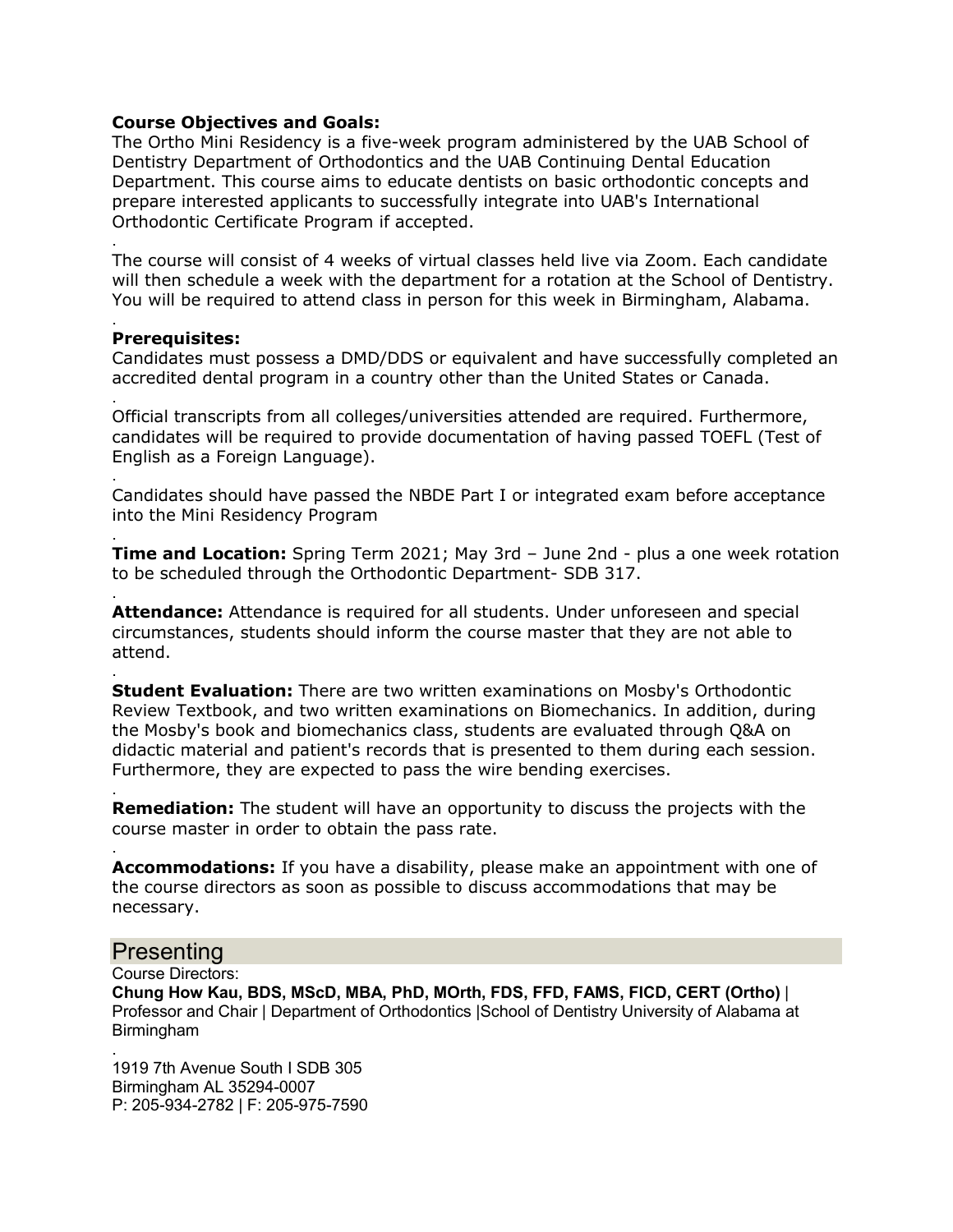## **Email: ckau@uab.edu**

. **Terpsithea Christou, DDS, MS** | Assistant Professor |Clinic Director | Department of Orthodontics | School of Dentistry University of Alabama at Birmingham

. 1919 7th Avenue South I SDB 314 Birmingham AL 35294-0007 P: 205-934-3190 | F: 205-975-7590 **Email: tetich@uab.edu**

# Course Syllabus

**1. Textbook** - Please purchase prior to the start of class. Available from the publisher Elsevier, Amazon, AbeBooks, or other online retailers.

*Mosby's Orthodontic Review* by Jeryl D. English, Timo Peltomäki,

Kate Pham-Litschel, 2nd edition.

**Paperback ISBN:** 9780323186964 **eBook ISBN:** 9780323186988

#### . **2.Evidence based articles**

Published in prestigious journals will be made available during lectures and hand-on sessions.

**3. Course Structure**

.

.

This course will be delivered through four course modules: **Didactic, Demonstration, Practice, Exam.**

At designated times throughout the five-week course period, the students will participate in a blend of self-paced and group-paced activities. Activities will consist of a. Continuous series of lectures and reading assignments.

b. Meetings of whole class discussion on specific orthodontic topics.

c. Rotations in the clinic and work observation with their mentor.

d. Lab work observation followed by practice exercises on wire bending and typodont exercises.

e. Examination and interview process by a Departmental Admissions Committee (applies to candidates interested to participate into the International Orthodontic Program).

#### . **Module 01: Didactic**

Ch.1: Craniofacial growth and development

Ch.2: Development of the occlusion, Andrew's six keys of occlusion

Ch.3: Appropriate timing for orthodontic treatment

Ch.4: Orthodontic records and case evaluation

Ch.6: Diagnosis of Orthodontic problems

Ch.7: Orthodontic appliances

Ch.9: Treatment planning

Ch.10: Treatment tactics for problems related to dentofacial discrepancies in three planes

Ch.11: Phase I